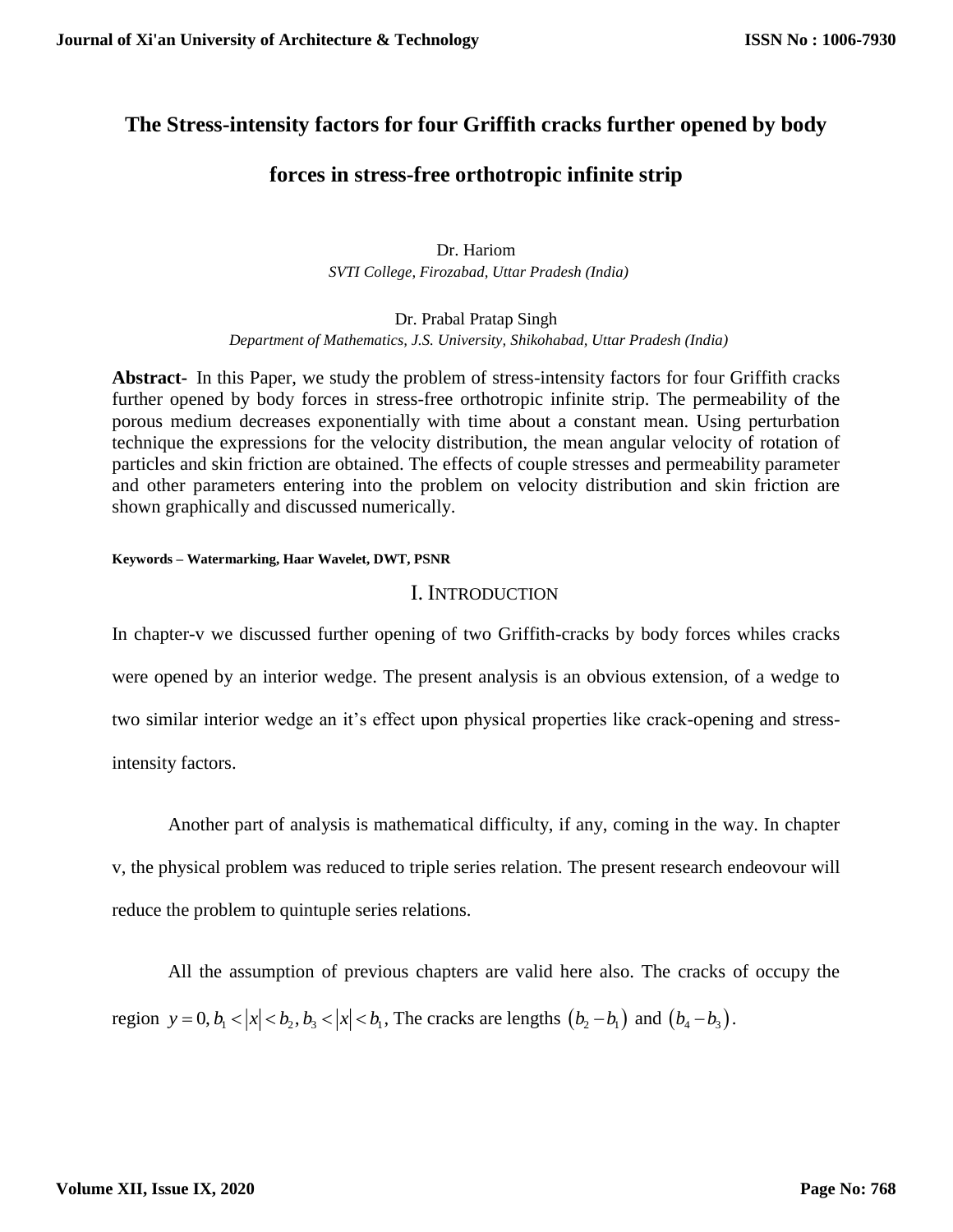The physical problem is translated to mathematical model through mixed-boundary conditions as given below :

$$
\sigma_{xx}(\pm a, y) - \sigma_{xy}(\pm a, y) = 0 \quad 0 \le |y| < \infty, \tag{1}
$$

$$
\sigma_{xy}\left(x,0^2\right)=0 \quad 0\leq |x|\leq a,\tag{2}
$$

and mixed-boundary conditions, where symmetry of geometry has been used,

$$
u_{1}(x,0) = \begin{cases} 0, & x \in I_{1} \\ u(x) & x \in I_{3} \\ 0, & x \in I_{5} \end{cases}
$$
...(3)

$$
\sigma_{xy}(x,0) = 0, x \in I_2 \cup I_4, b_3 < |x| < b_4, \tag{4}
$$

where

$$
I_1 = [0, b_1], I_2 = (b_1, b_2), I_3 = [b_2, b_3],
$$
  
\n
$$
I_4 = (b_3, b_4), I_5 = [b_4, a],
$$
...(5)

We have checked throughout that,

$$
u_y(x,0^*) > 0, b_1 < |x| < b_2, b_3 < |x| < b_4 \tag{6}
$$

Which means that the cracks are really opened out and the crack faces do not meet each other except at crack tips. The plan of the chapter is as follows : In section 1 we gave the introduction of the problem. Section 2 will reduce to and give solution quintuple series equation.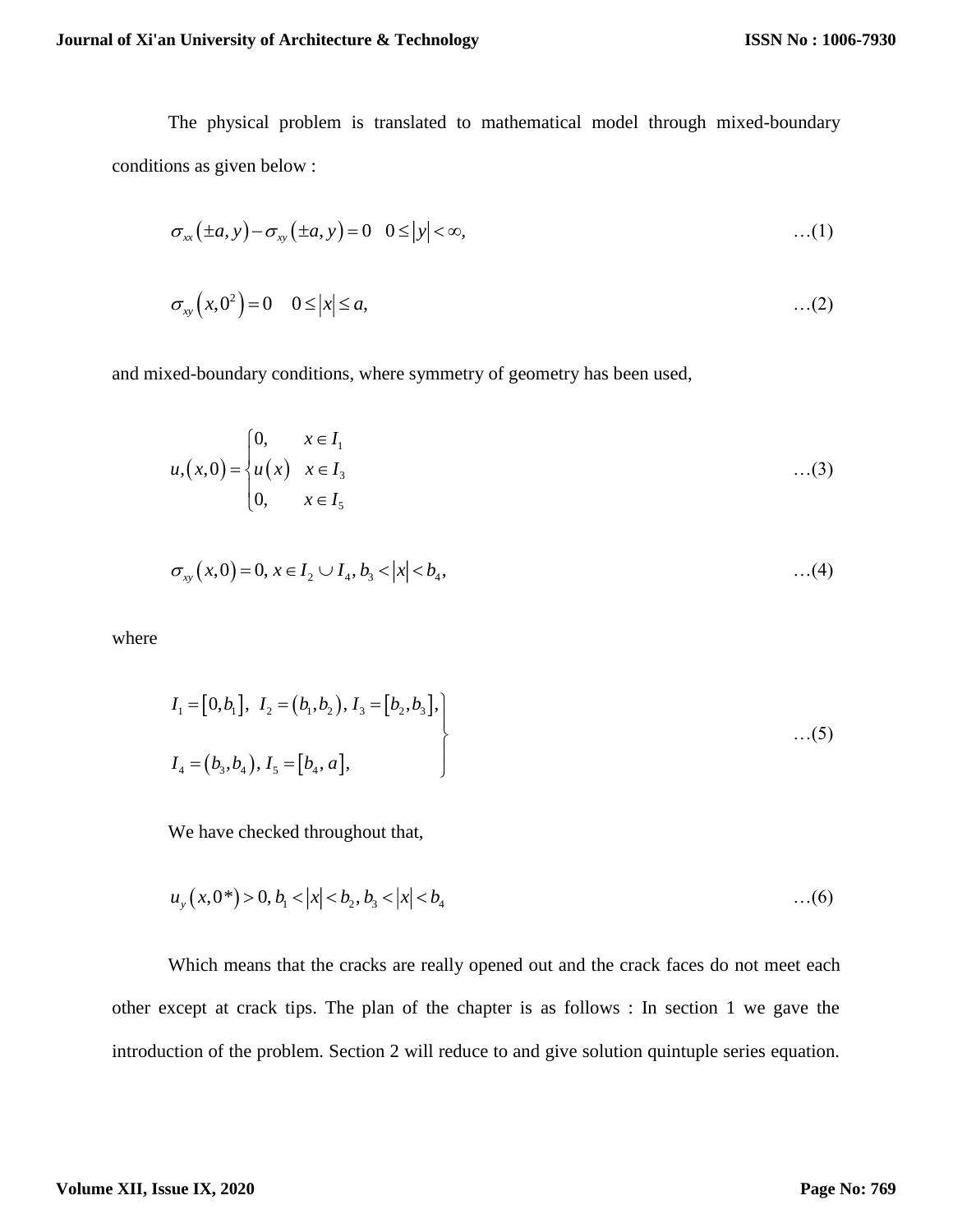Solution of Fredholm integral equation will be given insection 3. Physical quantities will be given in section 4.

# II. REDUCTION TO AND SOLUTION OF QUINTUPLE SERIES RELATIONS REDUCTION

The method of formulation of present problem is same as used in previous chapters. The displacement  $u_{y}^{(e)}(x,0)$  and normal stress-component,  $\sigma_{yy}^{(e)}(x,0)$ , after using mixed-boundary conditions (7.1.4), will give the solution of the problem.

The physical problem is reduced to the solution of the following quintuple series relation.

$$
\frac{\phi_0}{2} + \sum_{n=1}^{\infty} \phi_n \cos(\alpha_n x) = \begin{cases} 0, & x \in I_1 \cup I_5 \\ u_0(x), & x \in I_0 \end{cases} \tag{7}
$$

$$
\sum_{n=1}^{\infty} \alpha_n \phi_n \cos(\alpha_n x) = P(x), x \in I_2 \cup I_4, \qquad \qquad \dots (8)
$$

with,

$$
u_0(x) = \frac{u(x)}{d}, \, \alpha_n B_n = \phi_n, \phi_0 = \frac{A_0}{d}, \quad \ldots (9)
$$

$$
P(x) = \sigma_{yy}^{(b)}(x,0) + \sum_{n=1}^{\infty} (-1)^n \alpha_n^2 N(\alpha_n,x) \phi_n \cos(\alpha_n,x) \qquad \qquad \dots (10)
$$

$$
M\left(\alpha_n,x\right)-\int_0^\infty f_3\left(s\alpha_n,x\right)ds\tag{11}
$$

$$
f_3(\alpha_n, x) = \frac{f_2(\alpha_n s) F_2(\alpha_n s, x)}{F_1(s\alpha)}
$$
...(12)

### **Volume XII, Issue IX, 2020**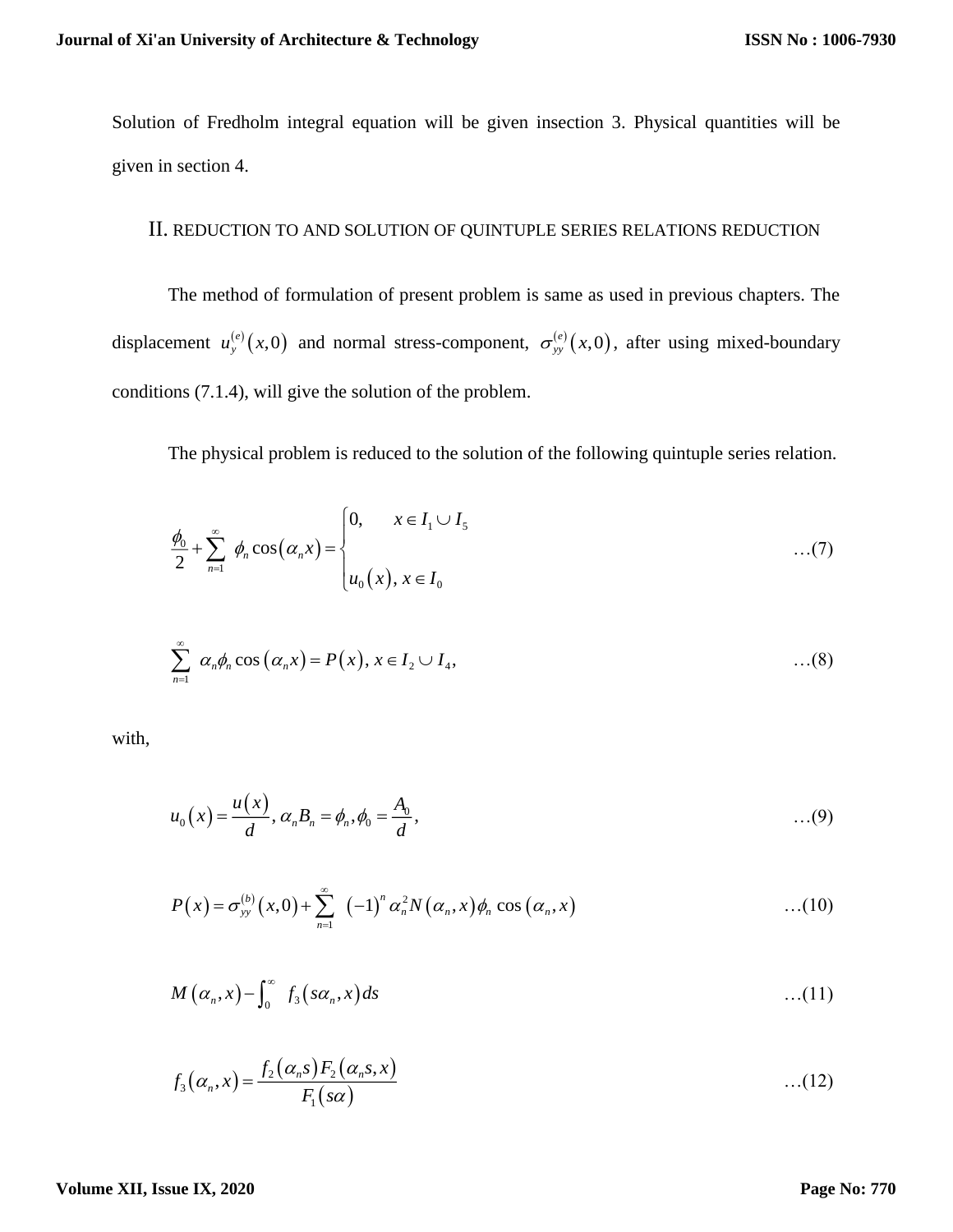Where *F*1, *F*2& *f*<sup>2</sup> are given by (3.3.19). (3.3.20)

# III SOLUTION

The solution of above quintuple series relation will be obtained by the method of Kushwaha [129] or it can be derived by Kushwaha et.al. [138]. We take trial solution as

$$
\alpha_n \phi_n = 2 \left[ \left\langle \int_{a_1}^{b_2} g(t) - \int_{b_2}^{b_3} \frac{u_0(t)}{a} + \int_{b_3}^{b_4} h(t) \right\rangle \sin(\alpha_n t) dt \right] \quad ...(13)
$$

$$
\phi_0 = 2 \left[ \int_{b_1}^{b_2} t g(t) dt - \int_{b_2}^{b_3} \frac{t u_0(t)}{a} dt + \int_{b_3}^{b_4} th(t) dt \right], \qquad \qquad \dots (14)
$$

Then substituting  $(7)$ .  $(8)$  in  $(1)$  this will be satisfied identically if

$$
\int_{b_1}^{b_2} g(t) dt = \frac{1}{a} u_0(b_2), \qquad \qquad \dots (15)
$$

$$
\int_{b_1}^{b_4} h(t) dt = \frac{1}{a} u_0(b_3), \qquad \qquad \dots (16)
$$

And then substituting 7) into (2) and inverting twice.

$$
g(t) = \frac{1}{a^2 \delta(t)} \left[ \Delta_0(t) + \left\langle \int_{b_1}^{b_2} g(\alpha) \int_{b_1}^{b_4} h(\alpha) \right\rangle K(\alpha, t) d\alpha \right],
$$
  

$$
b_1 \le t \le b_2,
$$
...(17)  

$$
h(t) = \frac{1}{a^2 \delta(t)} \left[ \Delta_0(t) + \left\langle \int_{b_1}^{b_2} g(\alpha) \int_{b_1}^{b_4} h(\alpha) \right\rangle K(\alpha, t) d\alpha \right],
$$

$$
b_3 \leq t \leq b_4, \tag{18}
$$

### **Volume XII, Issue IX, 2020**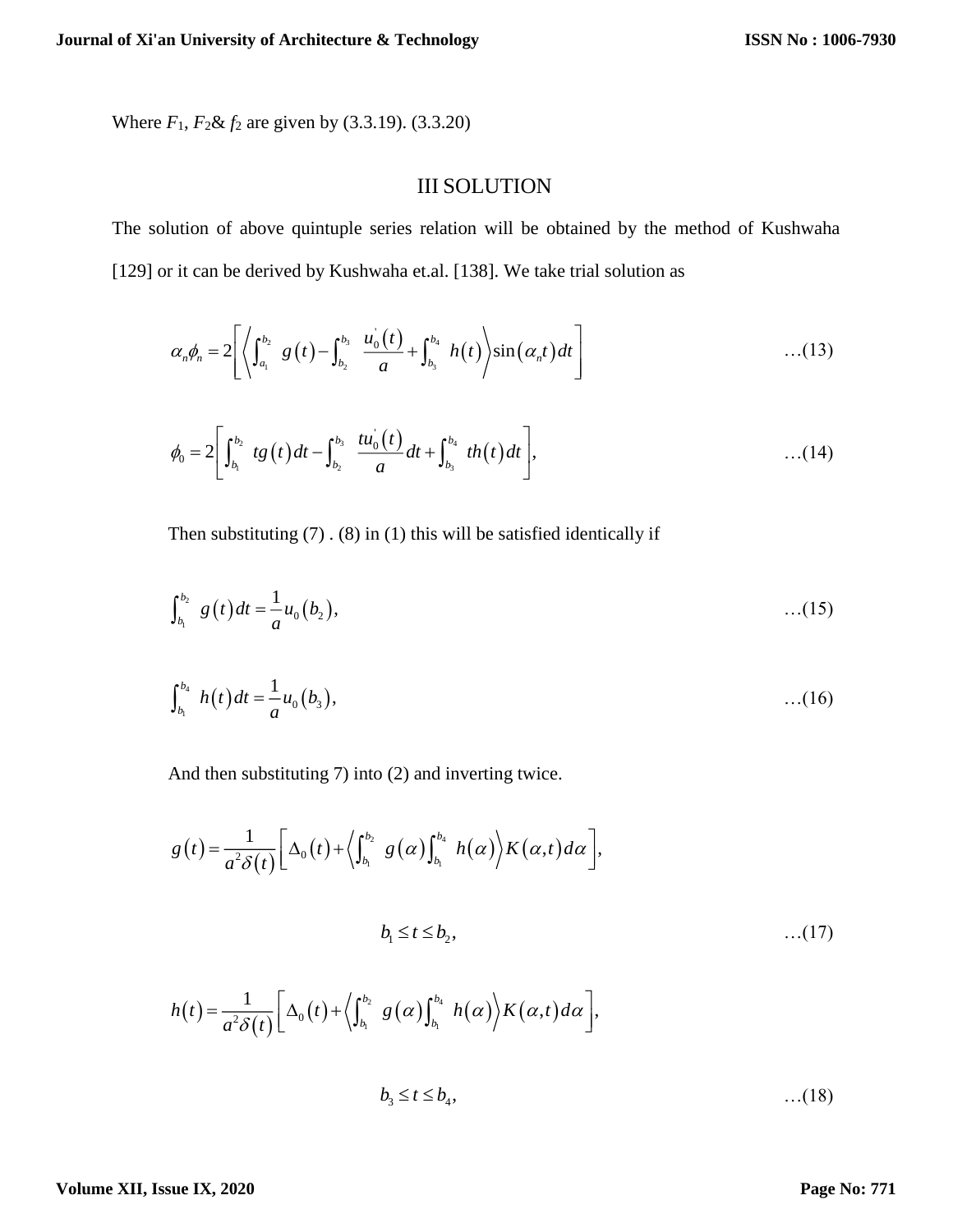$$
\delta(t) = \delta_1(t)\delta_2(t)
$$
  
\n
$$
\delta_1(t) = \left[|\cos(qb_1) - \cos(qt)||\cos(qt) - \cos(qb_2)|\right]^{1/2}
$$
...(19)  
\n
$$
\delta_2(t) = \left[|\cos(qb_3) - \cos(qt)||\cos(qt) - \cos(qb_4)|\right]^{1/2}
$$

$$
\Delta_0(t) = \left(\int_{b_1}^{b_2} \int_{b_1}^{b_4} \right) \frac{\sin (qx) \delta(x) \sigma_{yy}^{(b)}(x,0)}{G(x,t)} dx
$$

$$
+\Delta_{01}(t) + D_1 \cos(qt) + D_2, \tag{20}
$$

$$
\Delta_{01}(t) = \left(\int_{b_1}^{b_2} \int_{b_3}^{b_4} \right) \frac{\sin (qx) \delta(x) P_1(x)}{G(x,t)} dx \qquad \qquad \dots (21)
$$

$$
P_1(x) = \int_{b_2}^{b_3} \frac{u'_0(\alpha)\sin(q\alpha)}{G(\alpha, x)} d\alpha \qquad \qquad \dots (22)
$$

 $D_1$  and  $D_2$ are two arbitrary constants which will be determined by (11) -(12) and (9) – (10). The equations (11) - (12) are called coupled Fredholm integral equation of second type.

IV SOLUTION SOLUTION OF FREDHOL INTEGRAL EQUATION EVALUATING CONSTANTS The solution of Coupled Fredholm integral equation is obtained by numerical methods. Before using the numerical method we must know the constant  $D_1$  and  $D_2$ 

For the evaluation  $D_1$  and  $D_2$  we assume,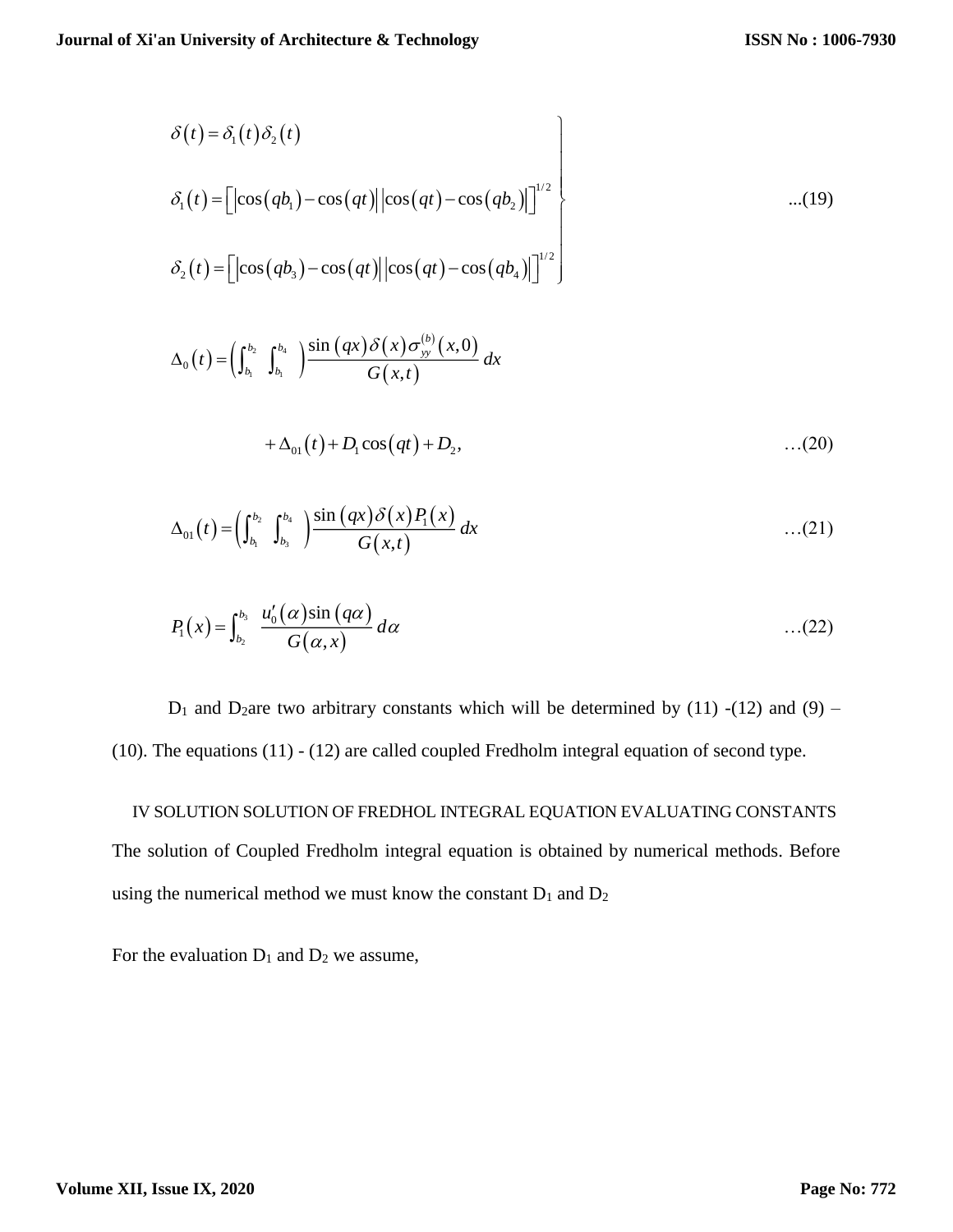$$
g(t) = \frac{\Delta_0(t)}{a^2 \delta(t)}, b_1 \le t \le b_2
$$
  

$$
h(t) = \frac{\Delta_0(t)}{a^2 \delta(t)}, b_1 \le t \le b_4
$$
...(23)

Then we use the conditions  $(9) - (10)$  with  $(1)$  we get,

$$
D_{1} = \frac{c_{6}}{c_{5}}, D_{2} \frac{c_{7}}{c_{5}}
$$
\n
$$
c_{7} = \beta_{4} c_{3}, c_{6} = \beta_{4} c_{4} - \beta_{6} c_{2}
$$
\n
$$
c_{6} = c_{1} c_{4} - c_{2} c_{3}
$$
\n
$$
c_{1} = \int_{b_{2}}^{b_{1}} \frac{\cos (qt)dt}{\delta(t)}, c_{2} = \int_{b_{1}}^{b_{2}} \frac{dt}{\delta(t)}
$$
\n
$$
c_{3} = \int_{b_{1}}^{b_{4}} \frac{\cos (qt)dt}{\delta(t)}, c_{4} = \int_{b_{5}}^{b_{4}} \frac{dt}{\delta(t)}
$$
\n
$$
\beta_{4} = au_{0} (b_{2}) + \beta_{1} - \beta_{0}
$$
\n
$$
\beta_{5} = -au_{0} (b_{3}) + \beta_{3} - \beta_{3}
$$
\n(26)

$$
\beta_0 = \int_{b_3}^{b_2} \frac{Q_0^+(t)dt}{\delta(t)}, \beta_1 = \int_{b_1}^{b_2} \frac{Q_1^+(t)dt}{\delta(t)}
$$
\n
$$
\beta_2 = \int_{b_3}^{b_4} \frac{Q_3^+(t)dt}{\delta(t)}, \beta_3 = \int_{b_1}^{b_4} \frac{Q_1^+(t)dt}{\delta(t)}
$$
\n(27)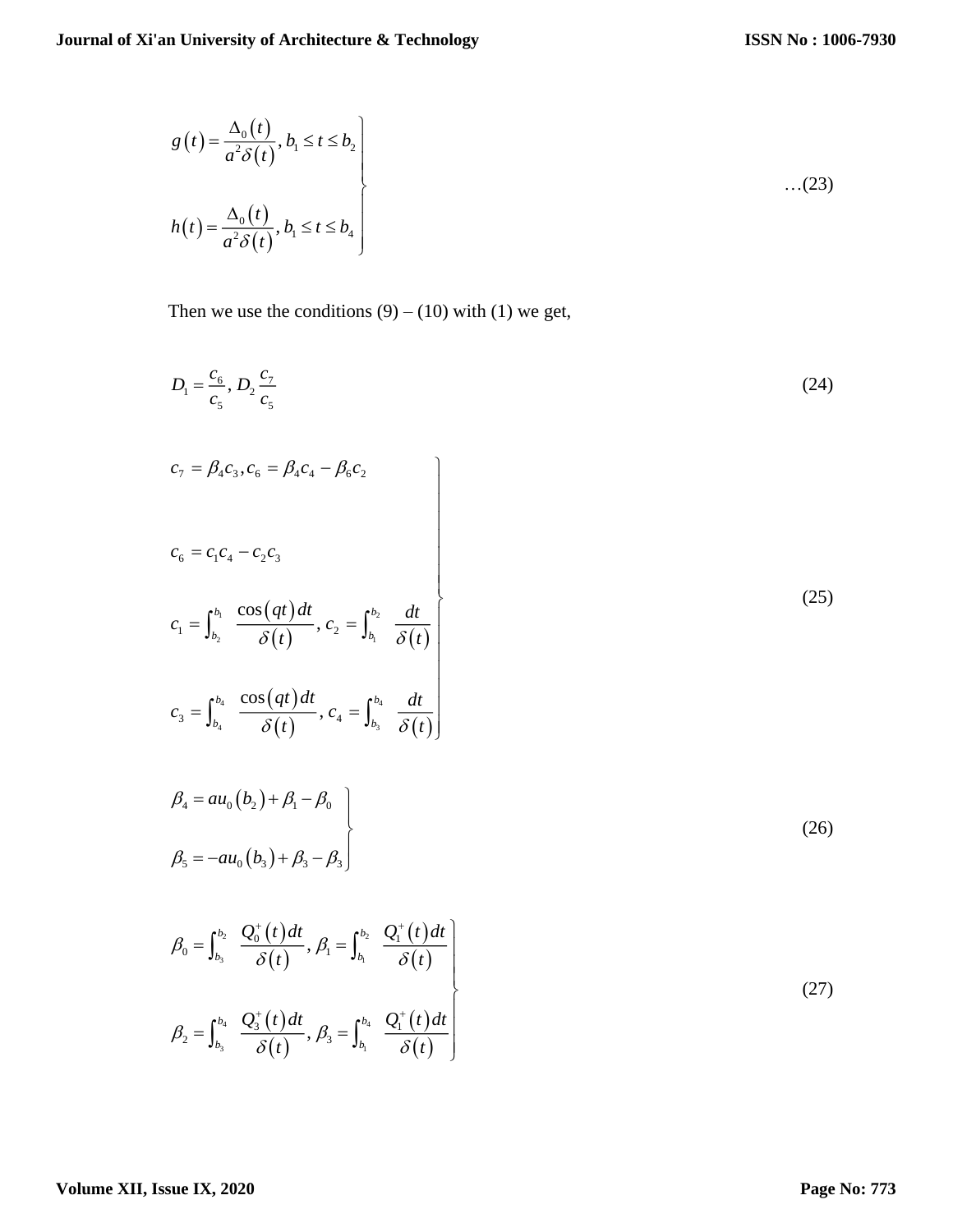$$
Q_0^{\pm} = \int_{b_1}^{b_2} \frac{P_3(x) dx}{G(x,t)}, Q_1^{\pm}(t) = \int_{b_3}^{b_4} \frac{P_3(x) dx}{G(x,t)},
$$
\n(28)

(+) and (-) over  $Q_1$  (*t*) means  $b_1 \le t \le b_2$  for (+) and  $b_3 \le t < b_4$  for (-) with  $I = 0,1$ 

$$
P_3(x) = \sin (qx) \Big\{ \sigma_{yy}^{(b)}(x,0) + P_1(x) \Big\}
$$
  

$$
P_1(x) = \int_{b_2}^{b_3} \frac{u'_0(\alpha) \sin (q\alpha)}{G(x,\alpha)} d\alpha
$$
 (29)

### V SOLUTION

Now we solve coupled Fredholm integral equations (11).- (12). We divide the intervals  $(b_1, b_2)$  and  $(b_3, b_4)$  into  $(m+1)$  equal part as.

$$
t_i = b_1 + \frac{b_2 - b_1}{m+1} i, i = 1, 2...m
$$
  

$$
t_j = b_3 + \frac{b_4 - b_3}{m+1} j, j = 1, 2...m
$$
 (30)

Then substituting t1 and t3 in  $(11) - (10)$ , with the notation,

$$
g(t) = g(t_i), h_j(t) = h(t_j); t, j = 1, 2, ...m
$$
\n(31)

We get,

$$
\begin{bmatrix} A_1 : B_1 \\ A_2 : B_2 \end{bmatrix} \begin{bmatrix} G \\ H \end{bmatrix} = \begin{bmatrix} D_3 \\ D_4 \end{bmatrix}
$$
 (32)

Where  $A_1$ ,  $A_2$ ;  $B_1$ ,  $B_2$ ;  $G$ ,  $H$ ;  $D_3$ ,  $D_4$  are matrices defined below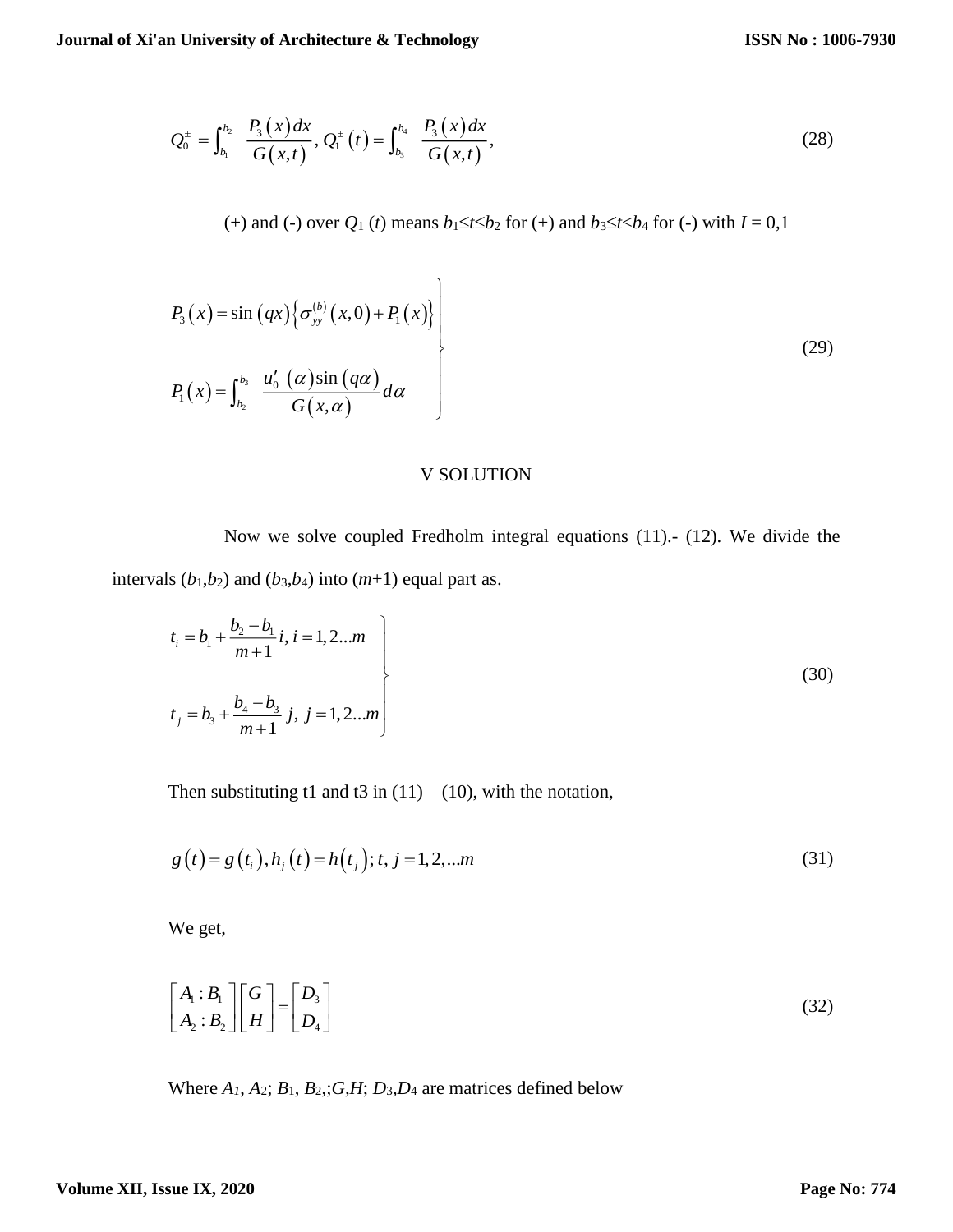$$
A_{1} = (a_{ij}), i, j = 1, 2, ...m
$$
\n
$$
a_{ij} = 1 - \frac{H_{1}}{2m} K_{1}(\alpha_{j}, t_{i}), t = 1, ...m
$$
\n
$$
a_{ij} = -\frac{H_{1}}{2m} K_{1}(\alpha_{i}, t_{j}), i \neq j = 1, 2, ...m
$$
\nwith  $b_{1} < \alpha_{i}, t_{j} < b_{2}$ \n(33)

$$
A_{2} = (a'_{ij}), a'_{ij} = -\frac{H_{2}}{2m} K_{1}(\alpha_{i}, t_{i})
$$
  
with  $b_{1} < \alpha_{i} < b_{2}, b_{3} < t_{j} < b_{4}$  (34)

$$
B_{1} = (b_{ij}), i, j = 1,...m,
$$
  
\n
$$
b_{ij} = -\frac{H_{1}}{2m} K_{j} (\alpha_{i}, t_{n})
$$
  
\n
$$
b_{3} < \alpha_{i} < b_{4}, b < t_{n} < b_{1}
$$
\n(35)

$$
B_{1} = (b'_{ij}),
$$
  
\n
$$
b'_{ij} = -\frac{H_{2}}{m} K_{1}(\alpha_{i}, t_{n}), i \neq j = 1,...m
$$
  
\n
$$
b'_{ij} = 1 - \frac{H_{2}}{2m} K_{1}(\alpha_{i}, t_{j})
$$
  
\nwith  
\n
$$
b_{3} < \alpha_{i}, t_{j} < b_{4}, i, j = 1, 2, ...m
$$

(36)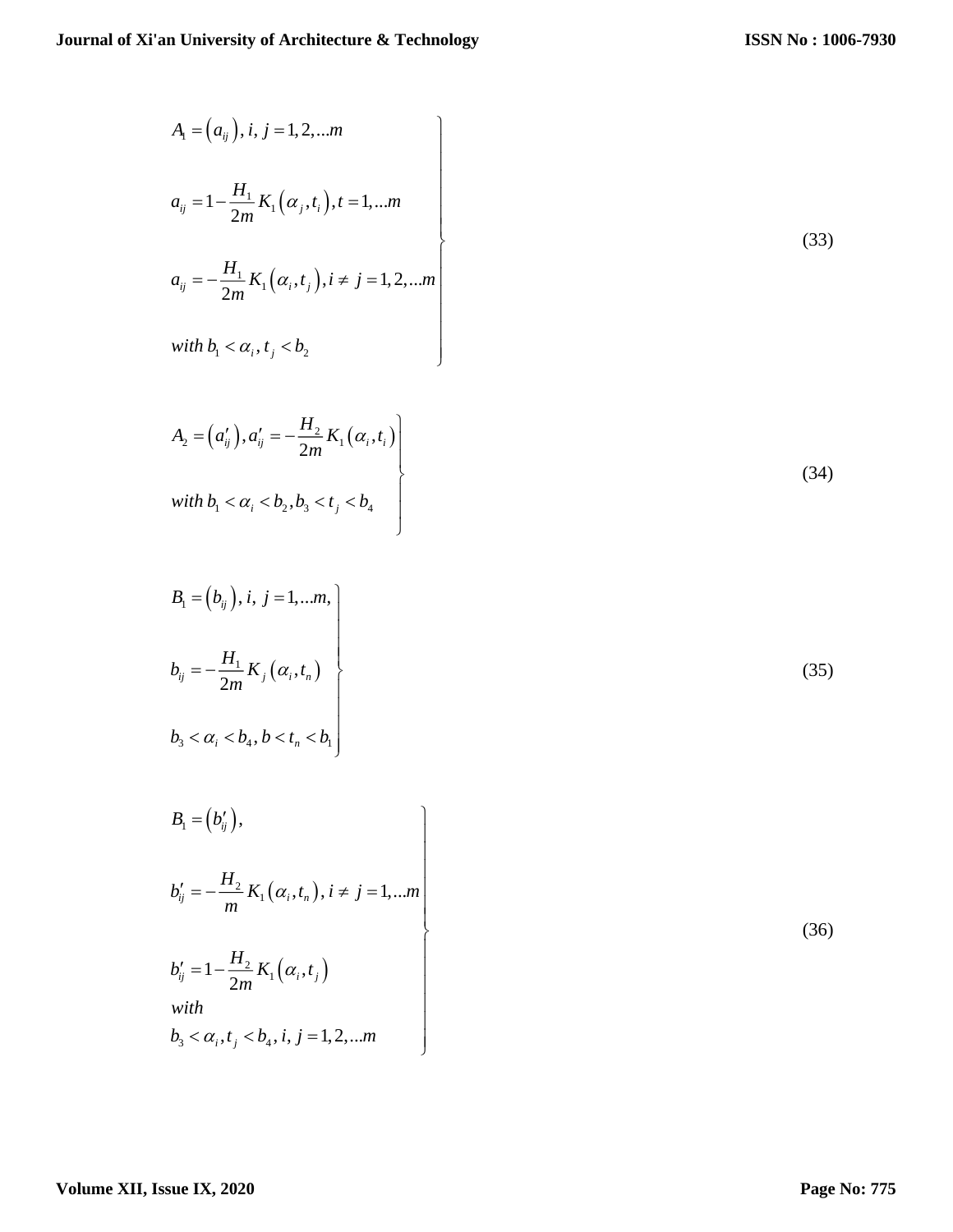$$
D_3 = (d_{ij}), i = 1, i = 1, 2...m
$$
  
\n
$$
d_{ji} = \Delta_3(t_i) = a^2 \frac{\Delta_0(t_i)}{\delta(t_j)}, b_1 < t_i < b_2
$$
  
\n
$$
D_4 = (d'_{ij}), i = 1, i = ...m
$$
  
\n
$$
d_{ji} = \Delta_3(t_i) = a^2 \frac{\Delta_0(t_i)}{a^2 \delta(t_i)}, b_2 < t_i < b_4
$$
  
\n(38)

$$
H_1 = b_2 - b_1, \ H_2 = b_4 - b_3 \tag{39}
$$

Thus we can solve (10) which is matrix equation with 2*m* variables.

# **VI SOLUTION**

The crack opening displacement,  $u_{y}^{(e)}(x,0)$ , is given as,

$$
u_{y}^{(e)}(x,0) = \frac{2d}{a} \begin{cases} \int_{x}^{b_{2}} g(t) dt \\ \int_{x}^{b_{1}} h(t) dt \end{cases}
$$
 (40)

Where  $g(t)$  and  $h(t)$  are to be obtained from  $(11) - (12)$ .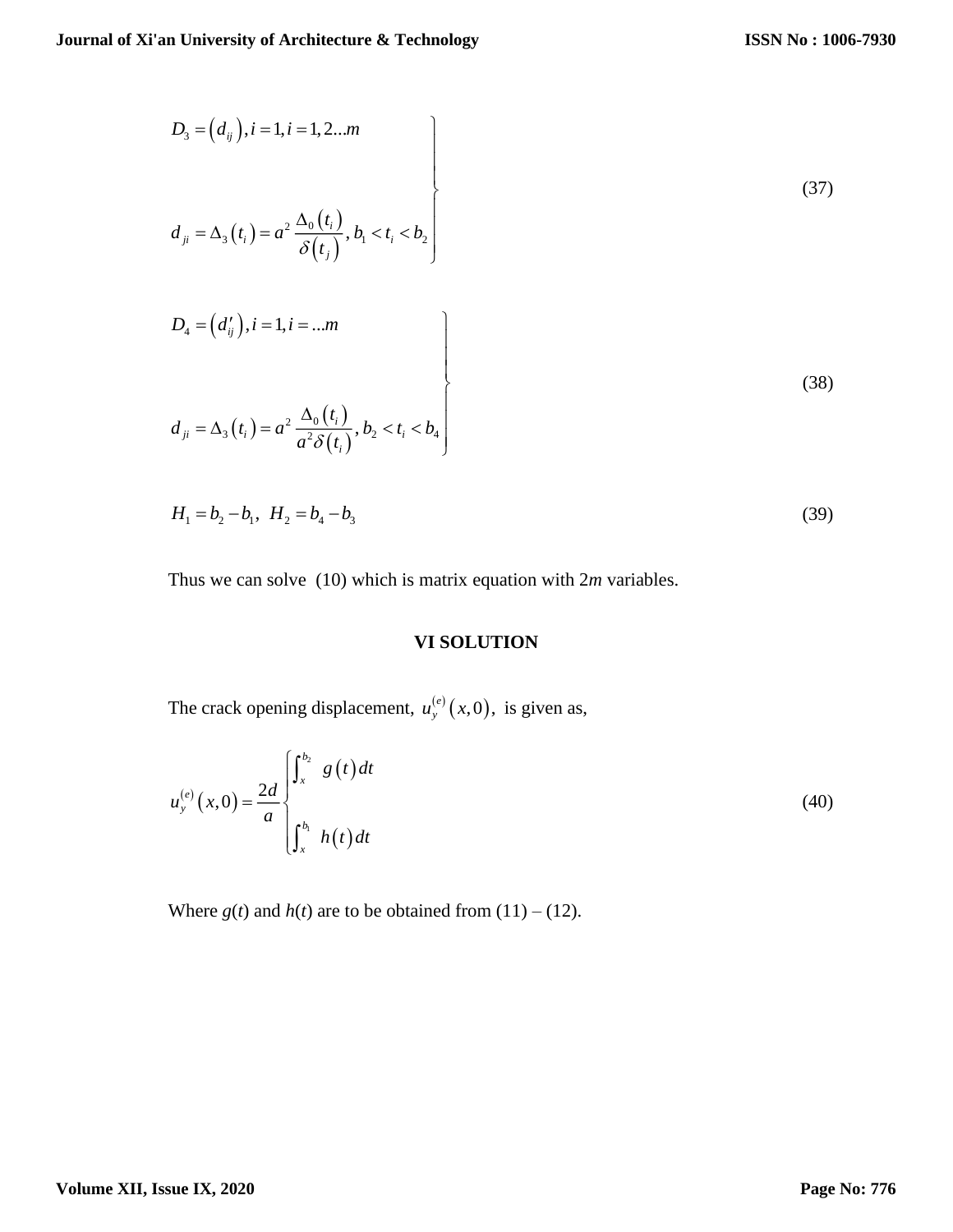# **NORMAL STRESS**

$$
\sigma_{yy}^{(e)}(x,0) = \frac{1}{\pi r_1} \begin{cases} \frac{\Delta_1(x)}{\delta(x)} + F(x), 0 \le x < b_1 \\ \frac{\Delta_1(x)}{\delta(x)} + F(x), b_2 < x < b_2 \\ -\frac{\Delta_1(x)}{\delta(x)} + F(x), b_4 < x \le a \end{cases}
$$
(41)

$$
F(x) = \left(\int_{b_1}^{b_2} g(\alpha) - \int_{b_1}^{b_4} h(\alpha)\right) F_4(\alpha, x) d\alpha \tag{42}
$$

$$
F_4(\alpha, x) = \sum_{n=1}^{\infty} (-1)^n \alpha_n \sin(\alpha_n \alpha) \int_0^{\infty} f_3(s\alpha_n, x) ds
$$
 (43)

$$
\Delta_{t}(x)\bigg[\Delta_{0}(x)+\bigg\langle \int_{b_{1}}^{b_{2}}g(\alpha)-\int_{b_{3}}^{b_{4}}h(\alpha)\bigg\rangle K(\alpha,j)d\alpha\bigg]
$$
\n(44)

# **STRESS-INTENSITY FACTORS**

This stress-intensity factors at crack tips  $(b1,00, i=1,2,3,4$  are defined as,

$$
K_{b_1} = \lim_{x \to b_1} \sqrt{b_1 - x} \, \sigma_{yy}^{(e)}(x,0)
$$
\n
$$
K_{b_2} = \lim_{x \to b_2} \sqrt{x - b_2} \, \sigma_{yy}^{(e)}(x,0)
$$
\n
$$
K_{b_3} = \lim_{x \to b_3} \sqrt{b_3 - x} \, \sigma_{yy}^{(e)}(x,0)
$$
\n
$$
K_{b_4} = \lim_{x \to b_4} \sqrt{x - b_4} \, \sigma_{yy}^{(e)}(x,0)
$$
\n(45)

Now using (2) into definitions (7) and evaluating limits.

# **Volume XII, Issue IX, 2020**